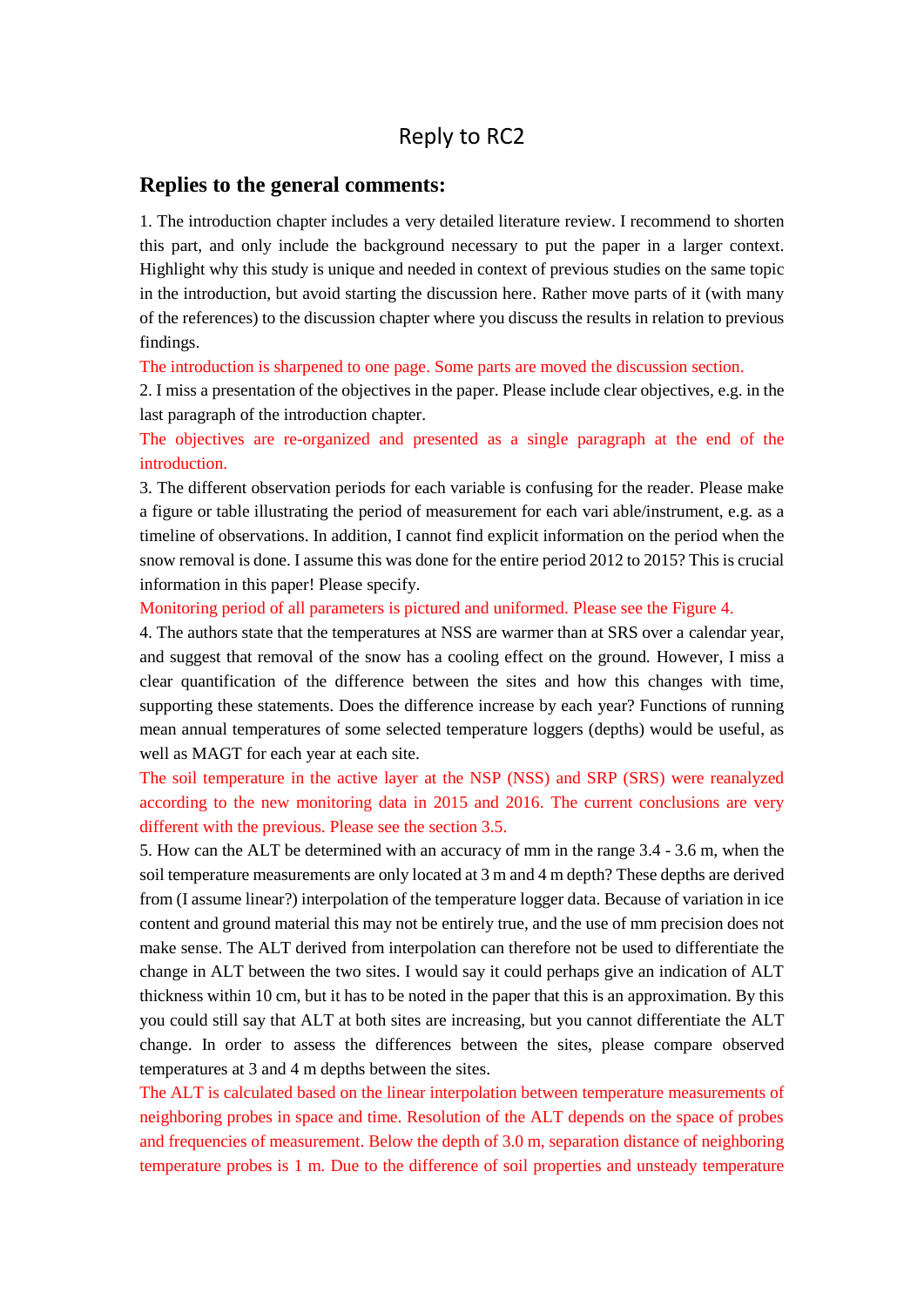regime, distribution of temperature with the depth is often nonlinear. Therefore, accuration of the ALT should be far more than 1 mm.

Additionally, the ALTs in the discussion manuscript are acquired by using 10 days step in the interpolation calculation. In this revised manuscript, time step is 1 day. As a result, there are some differences between the ALTs of this version and previous version. The maximum difference reaches 14 cm.

The early two year data is not enough to differentiate the difference of ALT change between the both plots due to the small change. However, the ALT was stable since 2015 at the NSP, but the ALT increased by more than 100 cm since 2014.

6. The actual effect of the snow removal on ground temperatures is not clear to the reader (see points 5 and 6). It is therefore also difficult to follow the discussion of why snow removal has a cooling effect. However, IF the effect is cooling at SRS compared to NSS, the discussion must focus on establishing the cause of this effect. Is the reason a change in thermal insulation, albedo, efficiency of longwave radiation exchange, energy lost to snow melt or infiltration of meltwater/soil moisture (see e.g. summary in Zhang, 2005)? In most areas with a developed snow cover the first effect (thermal insu lation) would dominate, and the result of snow removal would be cooling of the ground. However, as the authors correctly highlight, a 5 cm thick snow cover is normally considered too thin to have an insulating effect on the ground. Still, the authors spend most of the paper discussing whether the thermal insulation from snow is the reason for the cooling effect. As a reader, I would really doubt that this is the case, and therefore it is crucial that you support this discussion with observations. The most obvious would be to compare hourly temperature observations from the air to the uppermost logger (5 cm) in both boreholes. In this way you could see if there is a pronounced dampening of the daily temperature amplitude after a snowfall at 5 cm depth at the NSS site, and not at the 5cm observations at the SRS site.

According to your suggestions, thermal effect of snow were analyzed again by adopting new high frequency data, including ground surface temperature (by Apogee), topsoil temperature. The new conclusions are satisfied. Please see the section 3.3, 3.4, 3.5, and 4.1.

7. The entire discussion and logical structure behind arguments has to be improved throughout the paper. It is difficult for the reader to relate the discussion around effects to the presented results. The soil moisture data presented in Figure 10 shows interesting results, with a general drying of the SRS site. There is rapid decreases at some of the depths, which has to be commented upon. What is the accuracy of these observations? The authors also link the drying of the ground to reduction of melt water infiltration and increase of evaporation at the SRS site. This seems very likely, but I miss the explicit link from this to the thermal effect it would have on the ground. In general, a soil with less moisture would reduce the exchange of latent heat, as latent heat from freezing of soil moisture is a large energy source, while melting of ice is a similarly large energy sink. Over a year the latent heat energy in and out of the system would be equal, if the soil moisture is not changed. However, in this case there is a gradual drying of the ground at the SRS site during the period, potentially resulting in more melting and evaporation than freezing of water during one year. This would be an energy sink and consequently cool the ground. The authors comment both of these effects, which seems very likely in light of the observed soil moisture data. Still, the authors spend more time discussing the effect of thermal insulation in the discussion chapter. This seems strange, as the presented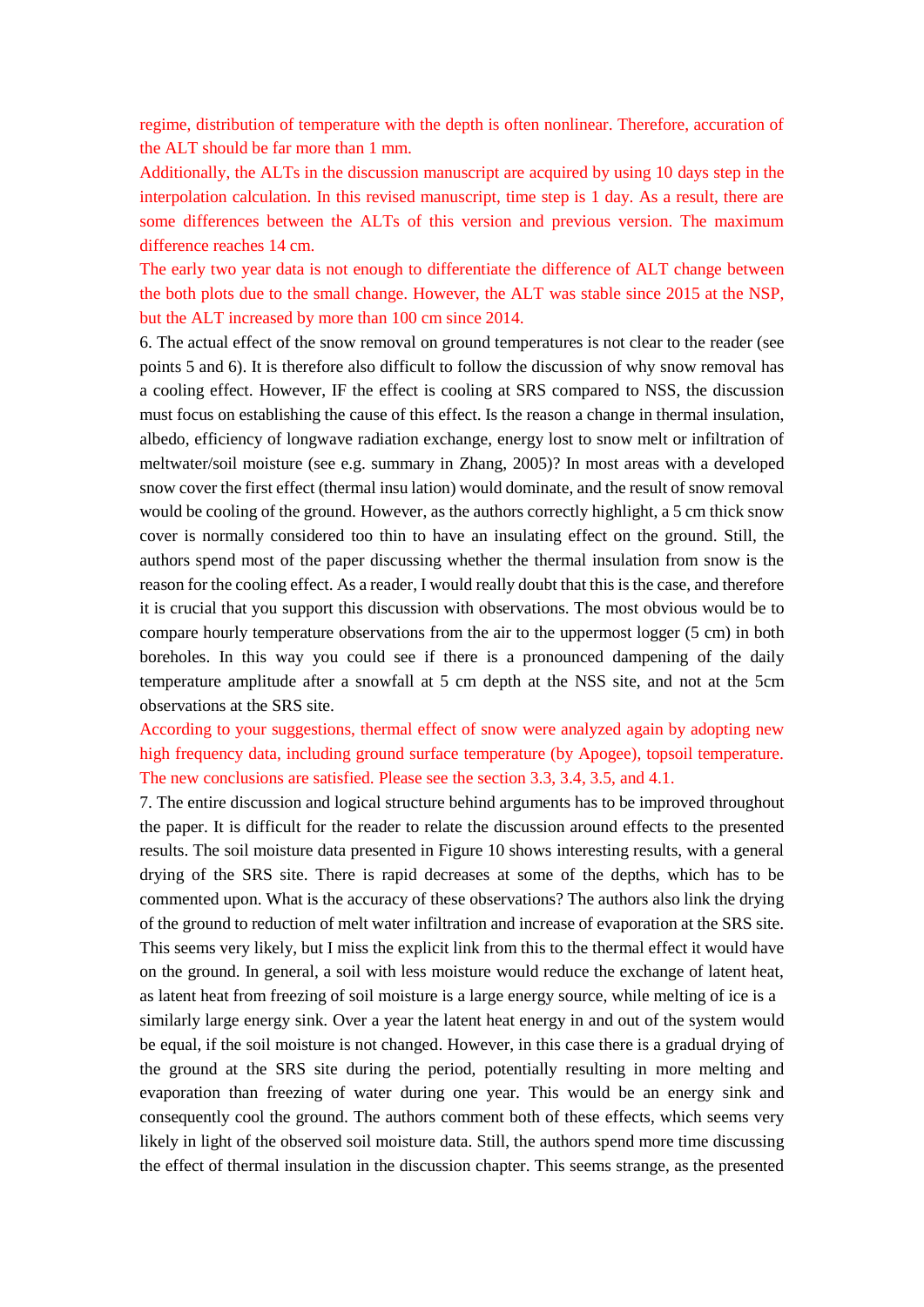data indicate that the reduced latent heat effect from drying of the soil may be an explanatory factor, and there are no results demonstrating that the thermal insulation from the snow cover play a major role.

According to this suggestions, the cause of the rapid decrease of soil water were discussed in detail (line 447-464, 476-486). The thermal effect of soil moisture loss on the active layer were also analyzed fully. Please see the line 385-411.

8. In Figure 4 you present the relative humidity observations. However, these are used only to give the average annual relative humidity. It would be nice to connect these observations to the discussion of the effect of increased evaporation in chapter 4.2.

From 2012 to 2016, the RH increased by approximately 7%. This change of RH can explain the decrease of soil moisture in the first 2 years. However, it should act as an assistant role because its effect on the both plot is the same. In fact, the CSM reduction at the SRP is higher 8.2% than at the NSP. So, its effect was not given here.

9. The paper would benefit from a better structure and consistency. Some results are mixed into methods chapter (line 138- 146 and line 159-161). The logical structure of the discussion points also has to be improved. Please refer to the results when you discuss them, and ideally quantify the finding, i.e. not only refer to "a cooling effect", but give how much cooling compared to reference site.

Structure, content, and discussion method all changed a lot comparing with the last version. More importantly, some new findings were got during this process.

10. Please keep a consistent time format throughout the paper. At least four different dateformats are used in figures and in the text. Please clear this up!

The time format is uniformed.

11. Figure 4 to 6 and also ideally Figure 7 should be presented together (in the same figure or below each other at one page) with the same date format so that the data can be related to each other! Now they represent different periods of observation, all have different date format, and they are not in the same figure.

The periods of observation are the same in the Figure 5, 6, and 7. But I did not find an ideal way to put them in one picture because they exhibit the different content. Perhaps, the copy editor could give a good suggestion.

12. The text would benefit from a simpler and clearer language. Some sentences are lengthy and could be simplified. This may partly be a language problem, but the general content could also be sharpened.

We make some attempts in this version. It is expected that it can do.

## **Replies to the specific comments:**

Line 21: "Maybe" in the abstract is a bit vague. Rather use "likely", or "we believe". This is also valid for the conclusions (point 3, L 524).

It was corrected.

Line 21: What do you mean with "the delay of snowfall time in autumn"? Please clarify, and relate it to the physical process – does this also refer to the insulating effect of snow, or other effects?

It was deleted in this version.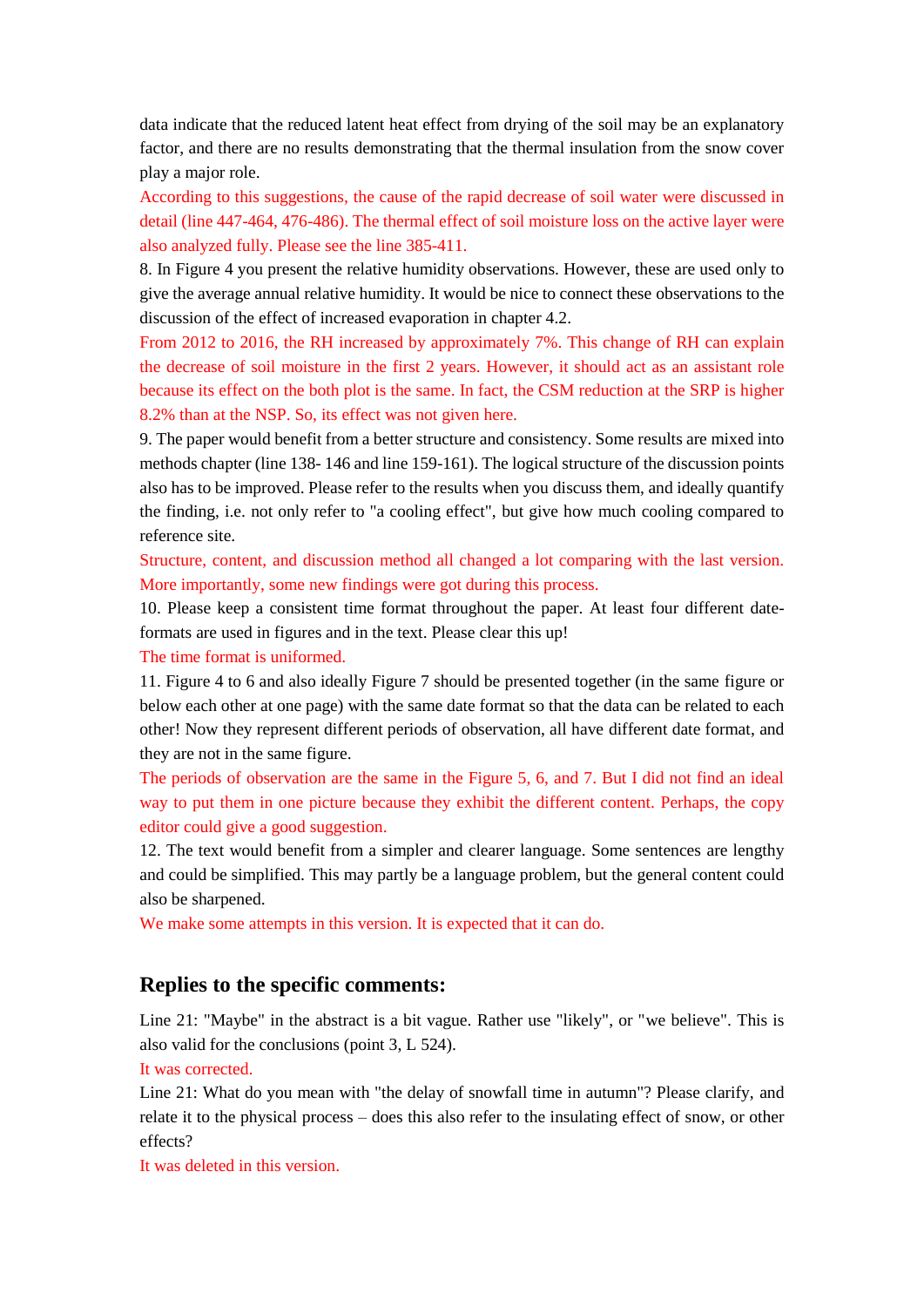Line 53: Change into "Low thermal conductivity of snow". Delete coefficient. What do you mean with "The Alps"? The Swiss Alps?

The part was deleted in this version.

Line 58 – 85: Why is the observed effect, given in degrees C, of variation in snow depths higher in some areas than in others? I would expect this to be directly coupled to the climate (very cold winters or maritime mild winters?) Since snow cover with a critical thickness (typically 60-80 cm depending on the snow properties) disconnects the ground surface temperatures from the air temperature due to very low thermal conductivity, it follows that the difference in ground temperatures between a site with 40 cm snow and a site with 80 cm thick snow is closely related to the air temperature. A very cold winter would result in a large difference, while a warmer (maritime) winter with temperatures close to 0C would result in less difference.

The part was shortened greatly in this version, the objective of which is to learn the thermal effect of snow cover with different thickness. Study on the thin snow cover was still scarce.

Line 56: Thermal conductivity is normally given as W/m K, or better W m-1 K-1, where Kelvin is denoted with capital K. The latter notation is used later in the paper; please be consistent. Also clarify the meaning of "d" in W/m K d. If this is temporal rate change of thermal conductivity per day, change into W/m K day or W m-1 K-1 day-1.

It is temporal rate change of thermal conductivity per day. The part "W/m K  $d$ " and relative content was deleted in this version.

Line 77: Here I would also refer to Haeberli and the "Bottom temperature of snow" (BTS) method.

This method is valid in the thick snow cover. It may be not appropriate on the QTP due the thin and short-term snow cover.

Line 89 and 90: What is the permafrost "shell"? Please clarify.

It refer to the perennial frozen soil layer. This part was deleted.

Line 92-94: I guess there are also several newer models developed for this purpose. Is there a reason why you mention this old one in particular? If not, please remove.

It was removed.

Line 98-99: I don't understand the meaning here. Do you mean "a wide distribution of snow depths"?

It should be "a wide distribution of snow cover", the aim of which is to tell the readers that there are snow here.

Line 100: snow covered days

This part was deleted.

Line 100-101: gradual increase in the height of the stable snow cover

I thought that the snow cover area increased. Now, it was deleted.

Figure 1b: This figure does not tell much. Either leave out and give distance between the sites and the elevation in the text, or include some background information on vegetation type or similar.

It was replaced by a google map, which can include some information on vegetation type.

Line 131: suggested change: "average annual temperatures"

The part was given in the section 3.1.

Line 142: propagation depth at the snow site

This part was deleted.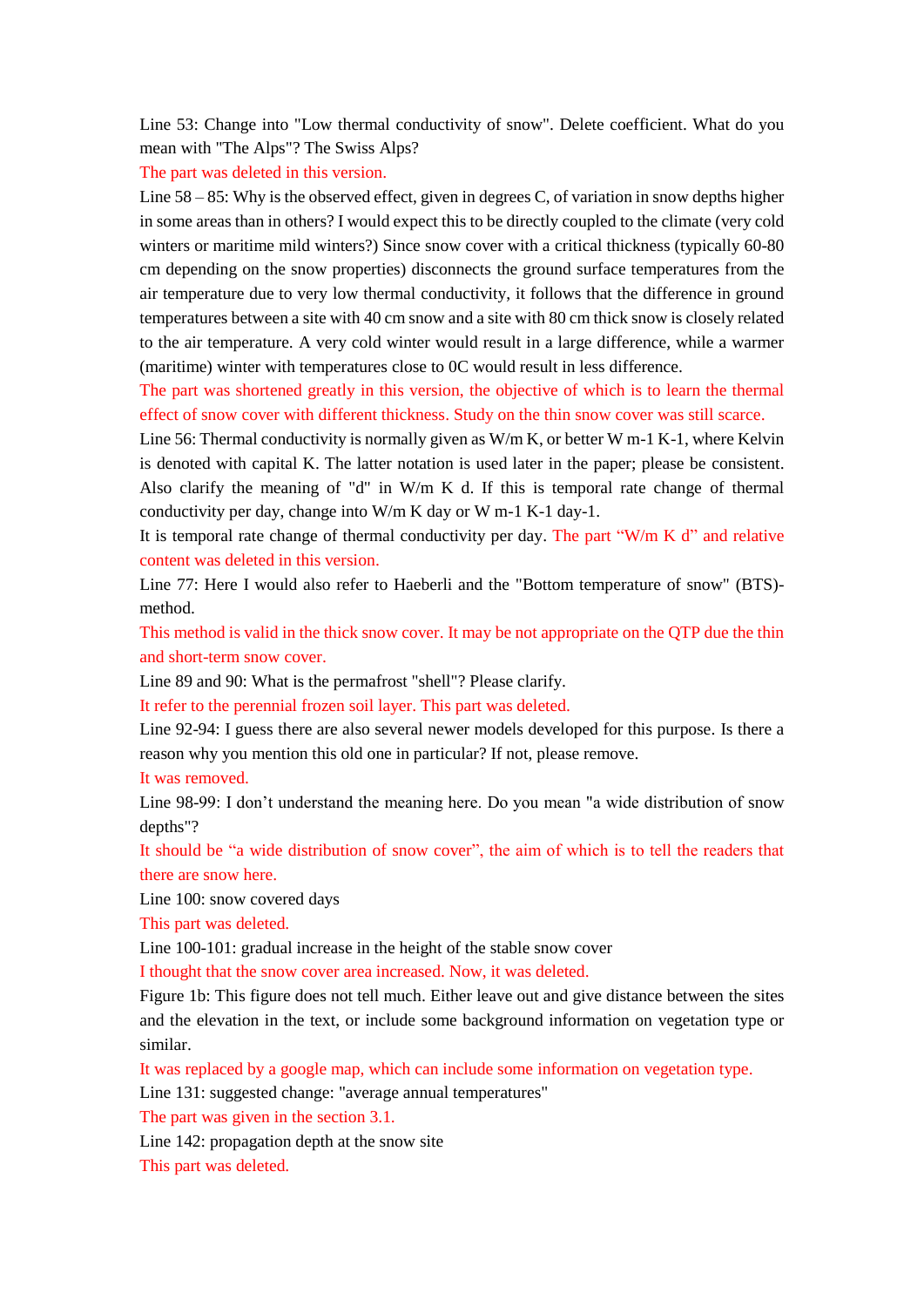Line  $138 - 161$ : The description of the monitoring site (2.1) is quite lengthy. This is partly due to results mixed into the methods chapter (e.g. line 159 – 162). Avoid this and be more concise. It was revised. The description on the ground temperature and snow was deleted.

Line 177-178: This sentence does not fit in the methods chapter.

This part was deleted.

Line 186-188: This is an important part of the method (the removal of snow) which is hidden away.

It was described individually in the section 2.2.

Line  $201 - 208$ : This information is included in the table, and it is therefore not necessary to repeat it in the text.

This part was deleted.

Line 274: What is "thawing and freezing process curves"? Please be more precise, e.g.: "continuous plots of interpolated ground temperatures"?

## Accepted in the line 255-256.

Line 271-278: It is enough to specify how you determine the active layer thickness and the actual thickness; e.g. "Continuous plot of interpolated ground temperatures for the period xx to xx are shown in Figure 7. Here we define the active layer thickness as the maximum depth of the 0 C isotherm (Muller, 1974). From the continuous plots we find that the ALTs of the two sites are xx cm and xx cm in 2013 and xx and xx in 2014."

Accepted in the line 252-254.

Line 291 – 296: This part is unclear. Either refer to observations or cite previous studies.

This part was rewrote and moved to the section 2.5 as method introduction.

Line 299: Suggested change: "Profiles of seasonal average soil temperatures interpolated between the loggers from 0.5 m to 4 m depths at SRS and NSS are shown in

Partially accepted in line 265-266, 281-282.

Figure 8. The averages are made over the period 2014-03-01 – 2015-02-28." Partially accepted in line 269-271, 285-287.

Figure 8: Inclusion of the season (e.g. Mar – May) on each plot would make it easier to read. Similar x-axis would also make it easier to see the relative variation in temperature differences. In Figure 8f (or in a separate figure) it would be good to also include the evolution of temperatures in the NSS. This would make it easier for the reader to understand if the change in SRS is only due to climatic changes, or if it is due to the removal of snow, and if the initial situation at the two sites where similar or if the variation where as large as in figure 8e also in 2011-2012.

It was rewrote in line 285-287.

Line 350 – 358: Do you refer to Figure 9 or 10 here? Please specify and make references in the text. Also make sure you highlight interesting points from the figure, and don't reproduce the figure in the text.

This part was rewrote in line 301-315.

Line 371: Do you have a reference on Eq. 1?

I have no. It is only a formula based on the linear interpolation.

Figure 10: Specify that this is soil moisture at maximum thaw penetration (October) each year. Also consider placing this figure together with Figure 9, and indicate the timing of the